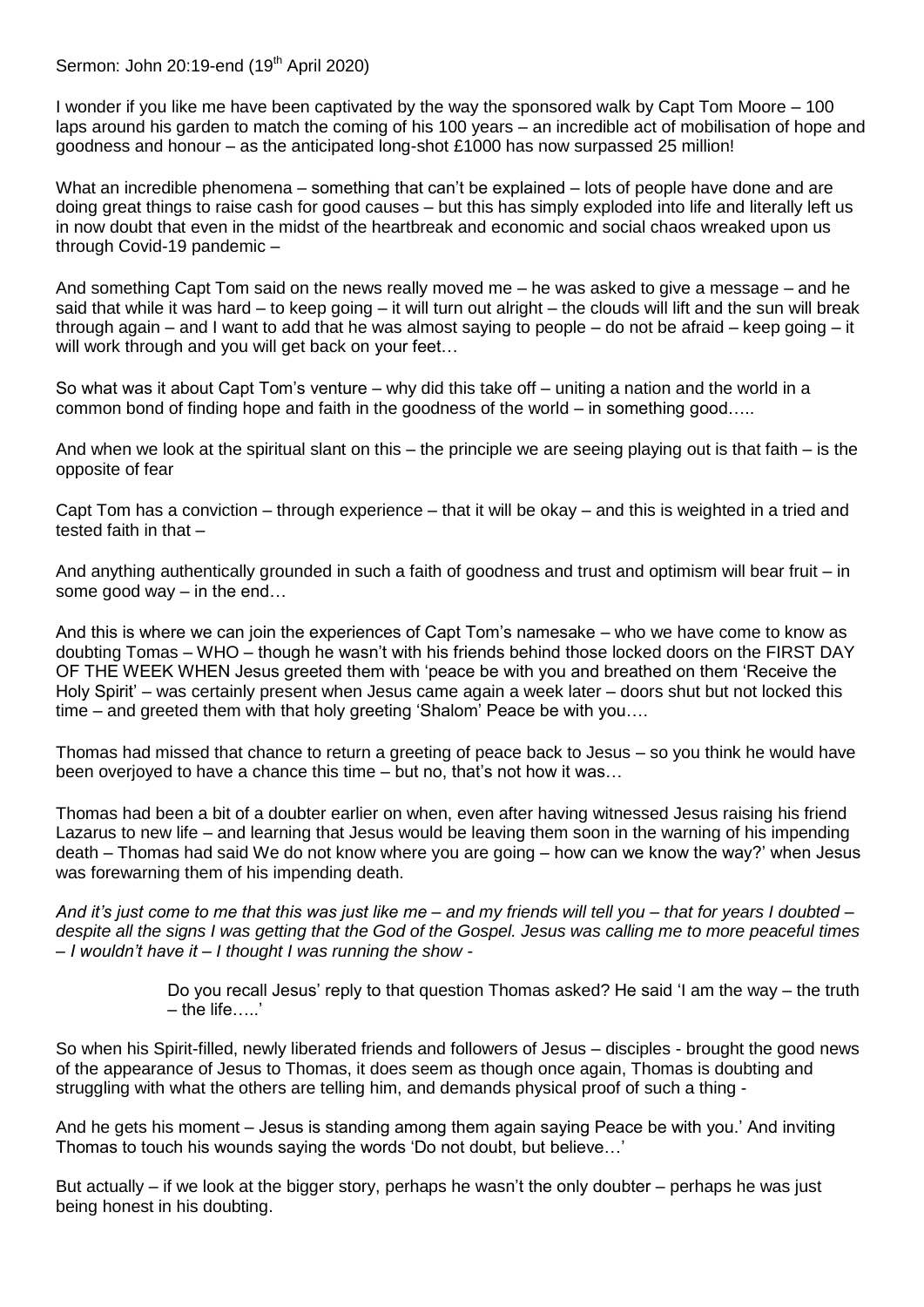In the beginning, on Easter morn, the women weren't believed – Peter and the beloved disciple had to go and look for themselves… and - at Jesus' first appearance, it was only *after they* were shown the wounded hands and side of Jesus that the disciples recognised Jesus and rejoiced and received the gift of the Holy Spirit.

Perhaps what Thomas had was simply an honest integrity that he didn't pretend to understand something he actually didn't understand.

What this is showing us is that this post-resurrection account helps us to see is that we don't have to be first-hand witnesses to receive the full power of the resurrection experience…

And the resurrection experience is the joy, the hope and the tangible presence of Jesus Christ within our midst, embedded in our hearts and minds through the power of his spirit within us pouring out into our life experiences through our willingness to believe and to be open and trust in 'something good'….

Although we weren't there at the empty tomb, in the upper room, or even at the other miracle events during Jesus' ministry, we CAN bear witness to the risen Lord today

And another thing we can take from this reading is that Jesus offers the disciples his peace even amidst the fear of being captured by the Jews as well as in the joy of recognising their Lord. Even in doubt and testing times, Jesus is there saying 'Peace be with you' – the peace of Jesus is with us whether in the darkness of fear, the doubting of faith, or in the lightness of joy...

We are given permission through Thomas to be honest about the fact that sometimes, we do need to question our faith and what we believe in, in order to deepen what we already actually know…

Jesus understands and helps us to dispel such doubts and anxieties: 'Reach out your hand and put it in my side. Do not doubt but believe' he says encouragingly to Thomas.

This is a compelling message for us - living in fear and anxiety and in THE MIDDLE of a lockdown caused by an invisible and invasive killer virus pandemic

What this message can say to those who are yet to find faith – exploring faith - and those of us whose faith shakes a little each time we hear tragic story after tragic story through this and other times of troubled times is that by hearing the good news that is being proclaimed from those already following Jesus, doubters and sceptics can also experience the peace that comes through knowing Jesus – and the sense of belonging that comes from living in relationship with God.

Faith comes to light for those who become willing to believe, despite the seemingly bizarre turn of events in worldly terms.

We're not actually told that Thomas did reach out and touch Jesus's wounds – Jesus' voice, urging him to 'not doubt but believe' was enough for Thomas to respond to him by declaring one of the most powerful confessions of the Gospel as to who Jesus actually is - 'My Lord and my God'. Jesus REALLY WAS GOD and nothing less…

Tradition has it that Thomas actually went on to live out a powerful ministry as a missionary, setting up churches in India and possibly Partha – he was also the first apostle to die for the cause…. Thomas truly did live out a deep faith.

While we are not expected to die for the cause, we can all think about how we can, like Thomas, see this resurrection story and all that it means as a really big deal – God is walking among us in the face of Jesus IS a big deal and good news.

Resurrection Easter people – those who are fighting against their fears by trying to nurture their faith – are people who live in hope that a new and transformed world is possible.

The wounds of Jesus weren't hidden – his peace and love came alongside the wounds and are an acknowledgement of vulnerability and weakness brings about the beginnings of hope and healing.